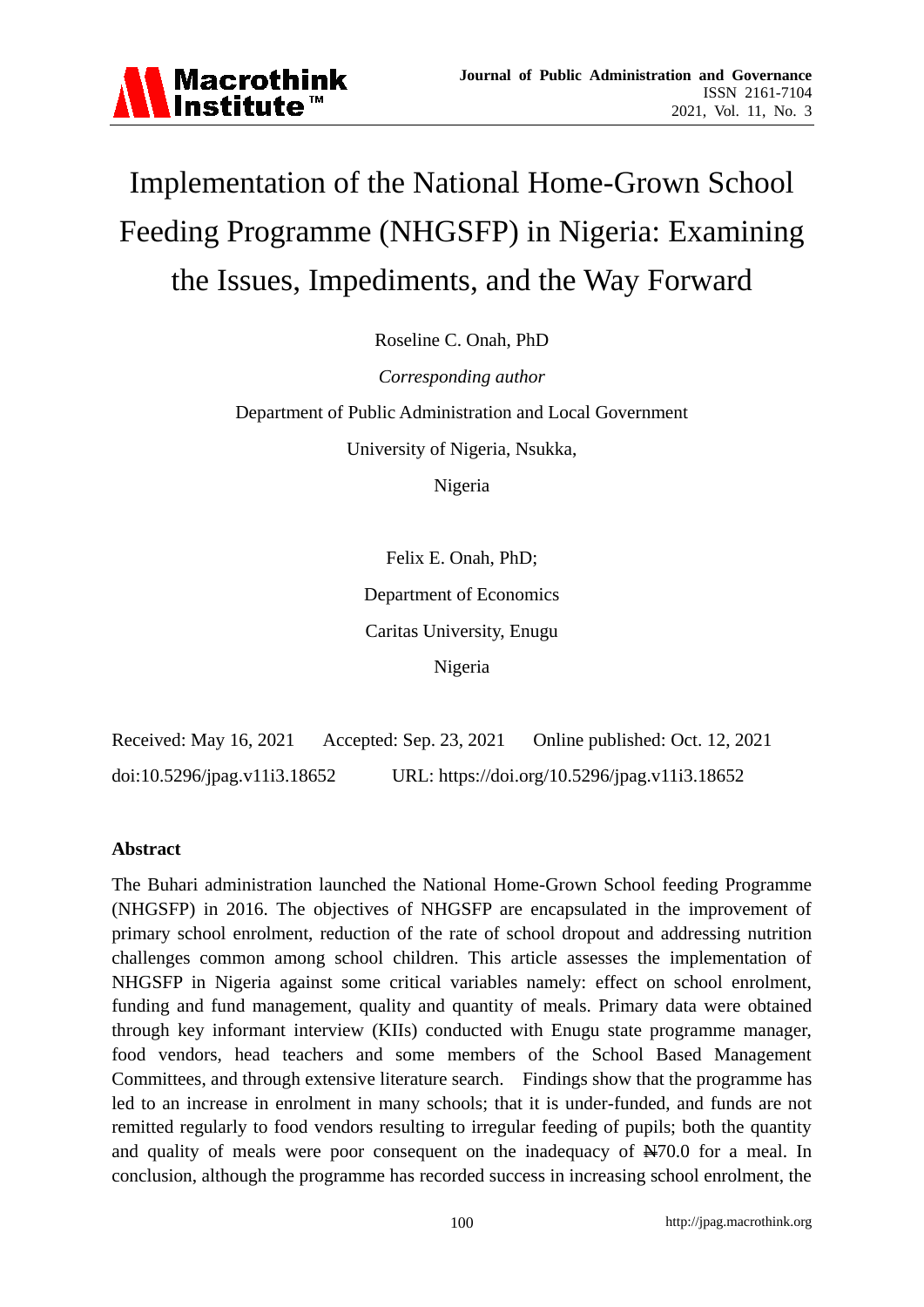

above inadequacies constitute impediments to the attainment of the overall objectives of the programme. We recommend that NHGSFP should be strengthened through a separate fund allocation, raising the cost of a plate of meal to N150; capturing pre-primary (nursery) children; and integrating water and toilet facilities in schools into the programme.

**Keywords**: implementation, national home-grown school feeding programme, Nigeria, impediments, way forward

#### **1. Introduction**

School feeding programme is a global practice with over 368 million children receiving school meals in 169 countries (WFP, 2013). It is argued that school feeding programmes are effective in stimulating demand for schooling particularly in settings where school attendance is low and where children come from rural and relatively low socio-economic backgrounds (Kazianga et al., 2009; Kearney, 2010; World Food Programme, 2013) .

Research has shown that both acute and chronic hunger affect children's attention span, behaviour in class and educational achievement. Since school children are vulnerable to short term hunger, developed and rich countries also adopt school meals to improve the health and educational status of children. School feeding can be classified into two: In-school feeding where children take their meals in school and Take-home rations, where children who attend school are given food to take home to their families (World Food Programme, 2020). Governments recognize school meals as an essential tool for the development and growth of children, communities, and the entire society hence, its widespread adoption.

In developing countries, 60 million children go to school hungry every day (Karisa & Orodho, 2012). School feeding responds directly to the Sustainable Development Goals (SDGs) 1 and 2 related to ending poverty and hunger; SDG 3 and 4 which advocate good health and wellbeing as well as quality education respectively. Studies have also linked school feeding to SDG 5 which deals with the promotion of gender equality (Adelman et al., 2008; Drake et al., 2016; World Food Programme, 2020). NHGSFP addresses the issue of poverty by providing gainful employment to the food vendors. Generally, school feeding programme is targeted to end hunger, at least on short term basis. Perhaps, this explains why the Kenyan programme is specifically captioned "Njamarufuku Kenya" (eradicate hunger in Kenya) (Drake et al., 2016). Meals served in schools cushion children from hunger and when it is in the form of take-home ration, other members of the family partake in the meals. According to Oladipo (2018), many caterers in Osun State Nigeria, serve part of the food to their families before taking it to school. However, a study carried out in Maiduguri metropolis on government feeding programme and hunger reduction shows that the meals do not sufficiently satisfy hunger (Tijjani et al., 2018). This can be attributed to the inadequacy of the meals since the idea of a meal stopping hunger even if temporarily, cannot be contentious.

In respect of SDG 3, one of the key objectives of the programme is to provide at least one balanced diet which contains the micronutrients children require for healthy growth. Malnutrition not only exposes children to infection but also increases the severity of such infection (Chabite et al., 2018). This has been affirmed by Sitali et al. (2020). It is against this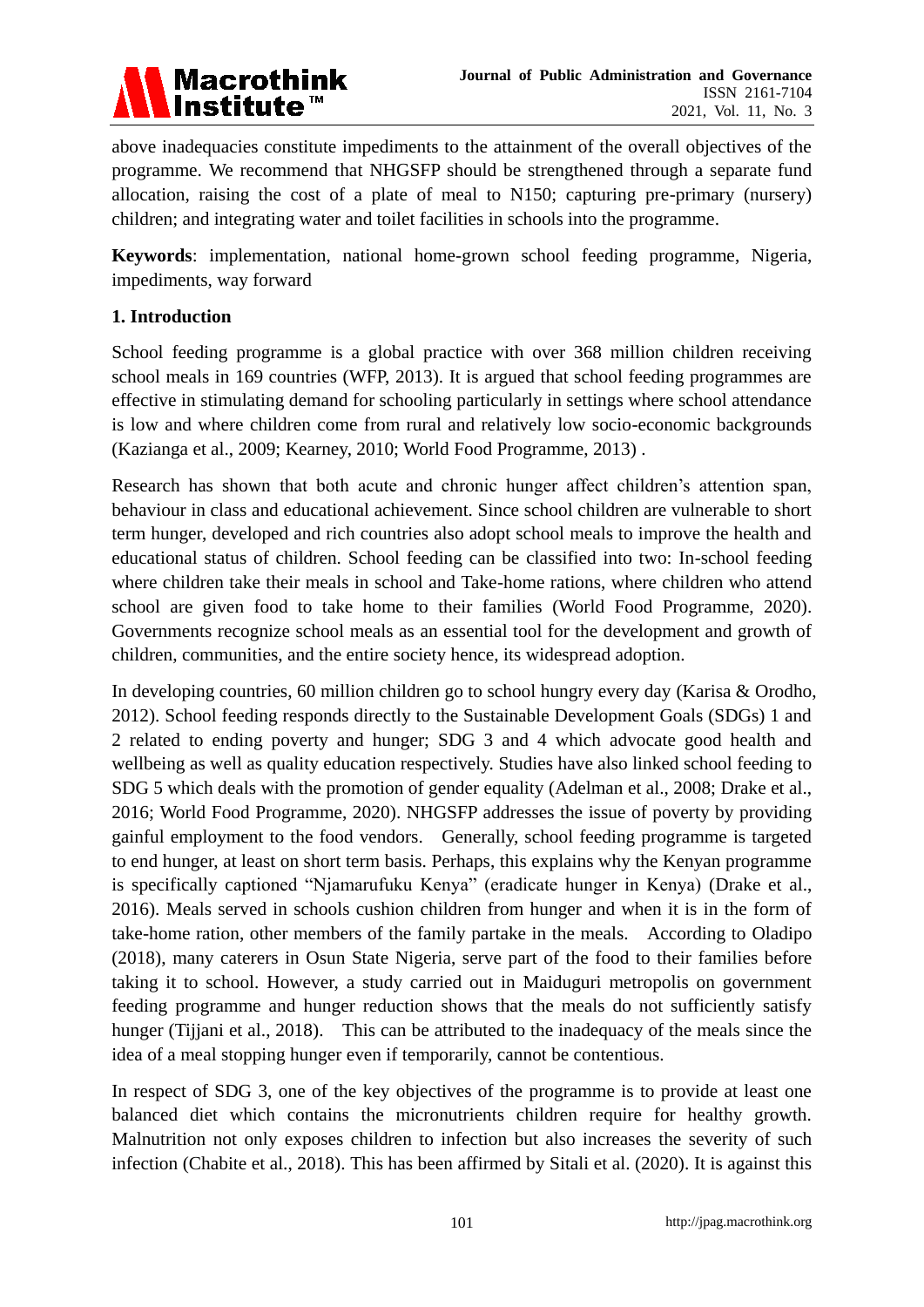

backdrop that a standard menu has been prepared for all the food vendors. Regretfully, this menu is rarely adhered to because of poor funding.

SDG 4 advocates inclusive and equitable quality education for all with emphasis on all boys and girls completing free primary and secondary education by 2030. The greatest impact of school feeding is not only increasing school enrolment but also making pupils remain in school This is buttressed by an impact evaluation of school feeding programme in Mali which indicated a 10 percent higher chance of children staying in school as a result of school meals (Stewart, 2018). When pupils are well fed, they are able to concentrate and that enhances assimilation and retention. These are prerequisites for cognitive and psychomotor development which are critical for quality education (Kearney, 2010).

School feeding can impact positively on gender equality by creating enabling environment for girls to participate effectively in school. SDG 5 advocates the elimination of gender disparity in education and equal access to all levels of education to all, including people with special needs. Generally, girls struggle more than boys to access education. In poor households where resources are too lean to keep all children in school, girls are compelled to drop out and either married out or forced into labour to supplement family income. Interestingly, research shows that school feeding programme has led to a reduction in the number of girls forced into child labour (Stewart, 2018). The financial empowerment which the female vendors receive through school feeding programme enables them to contribute financially towards the education of their girls.

Nigeria joined the train of countries engaged in school feeding through its National Social Investment Programme (NSIP) established in 2016. The objectives of the National Home-Grown School Feeding Programme (NHGSFP) is expected to be fully accomplished within four years which is 2020, hence the need for its assessment.

# **2. The Problem**

The National Home-Grown School Feeding Programme has been in operation since 2016 yet, it is estimated that over 10 million Nigerian children are out of school while 40 percent of the enrolled go to school hungry (Cummings & Kulutuye, 2017). Corroborating this, a survey conducted by UNICEF in 2018 indicates that the number of out of school children had risen from 10 million to 13.2 million, the highest in the world. (www.voanews.com>Africa). The rising spade of Boko Haram scourge which has led to a large number of internally displaced persons including children, has also aggravated the out of school problem. The media is awash with releases from the National Social Investment Office on government's achievements on the NHGSFP however, there is widespread complaint about dearth of information on the implementation of the programme (Azimazi Momoh Jimoh & Akhaine, 2018; Ndubuisi, 2017). Furthermore, the insistence of the Federal government to continue feeding pupils who are at home as a result of Covid-19 lockdown at a humungous cost of N679 million a day, has generated negative reactions from the public. Against this backdrop an examination of the implementation of NHGSFP is of interest to both the government and the Nigeria public at large.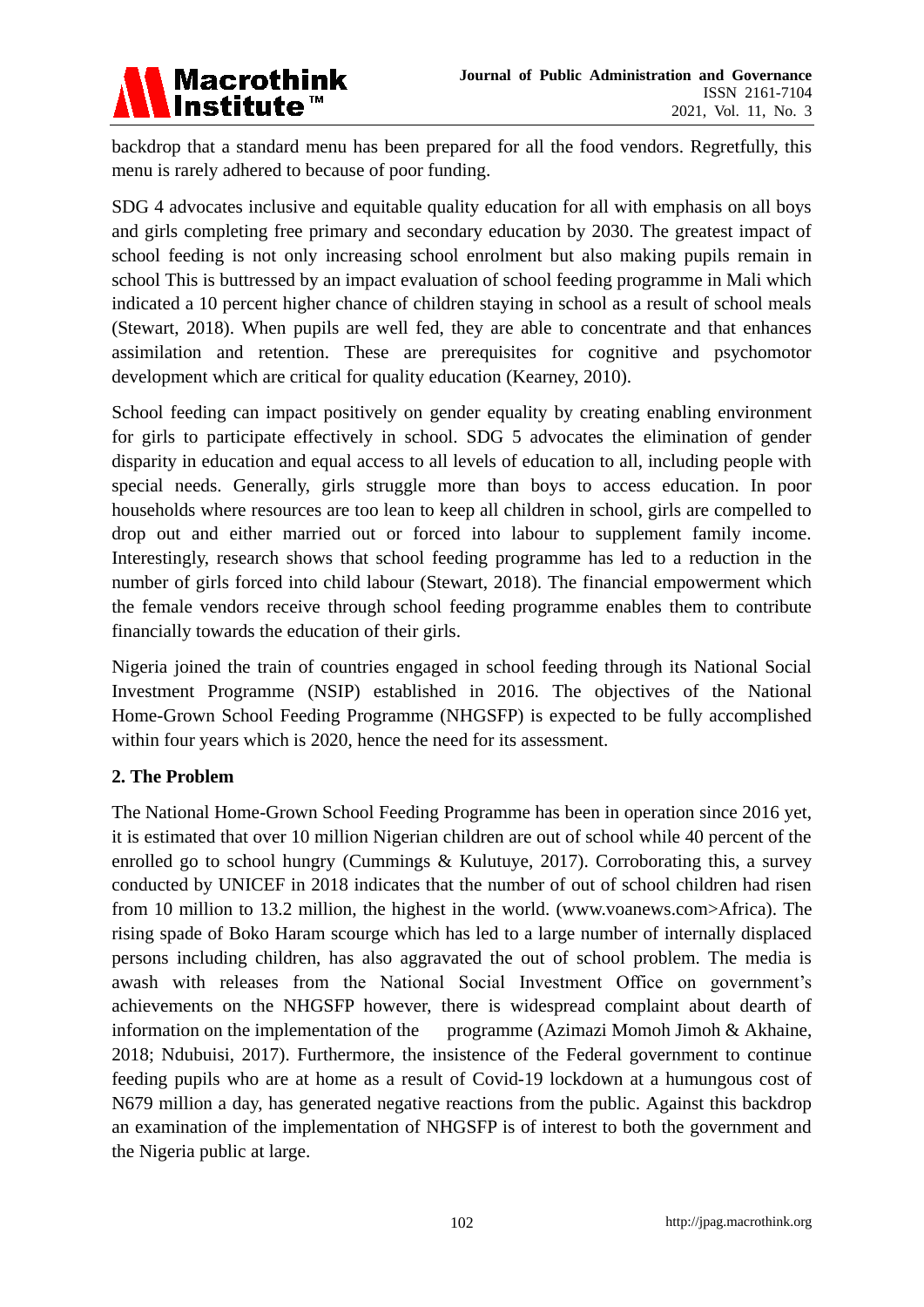

## **3. Research Objectives**

The general objective of the study is to assess the implementation of the NHGSFP in Nigeria. Specifically, the objectives are:

1 To identify the effect of the programme on primary school enrolment

2. To examine the funding and management of funds for the implementation of the NHGSFP

3. To ascertain the adequacy of the quality and quantity of the school meals

4. To identify the impediments to the effective implementation of the programme.

5. To proffer measures to overcome the impediments and enhance effective implementation of the NHGSFP

## **4. Research Questions**

The following research questions guided the study:

- (i) How has the implementation of the NHGSFP affected primary school enrolment?
- (ii) How adequate is the funding and management of funds for the effective implementation of NHGSFP?
- (iii) How adequate are the quality and quantity of school meals for the attainment of the school enrolment and nutritional objectives of the programme?
- (iv) What are the impediments to the effective implementation of the programme?
- (v) What can be done to ameliorate these problems and enhance the implementation of the programme.?

## **5. Materials and Methods**

Data for the study were collected through primary and secondary sources. Primary data were gathered through key informant interviews (Klls) with the State Project Manager and five members of the State Monitoring and Evaluation Committee. Two schools were randomly selected from the beneficiary schools in each of the six local governments in Enugu North Senatorial Zone namely: Igbo Etiti, Igbo Eze North, Igbo Eze South, Nsukka, Udenu and Uzo-Uwani. Two members of the School Board Management Committee (SBMC) and one food vendor from each of the selected schools were also interviewed. The schools are:

## **Local Governments / Schools**

- 1. Igbo-Etiti Ekaibite Basic School Ozalla; Union Primary School Ohodo.
- 2. Igbo-Eze North Community Primary School, Onicha Enugu; Central School III Igogoro, Enugu Ezike
- 3. Igbo-Eze South Community Primary; School Iheakpu Awka; Township Primary School I, Ibagwa Aka
- 4. Nsukka Township Primary School II Nsukka; Community Primary School Ugwu/Agbo, Edem-Ani
- 5. Udenu Central School Amalla; Central School I, Obollo Afor
- 6. Uzo-Uwani Union Primary School Adani; Community Primary School Nkpologu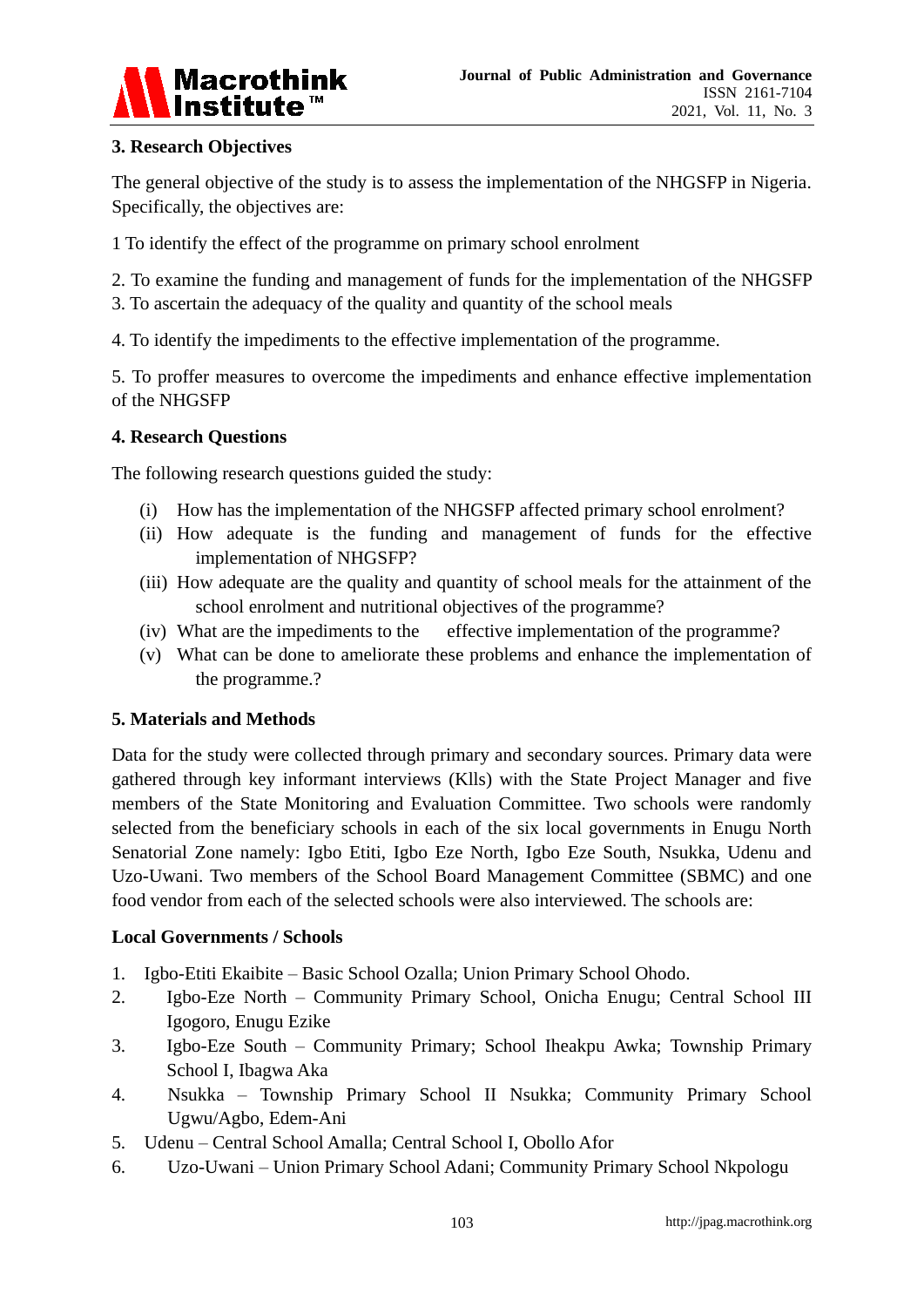

Documented information from survey carried out by the News Agency of Nigeria (NAN) and that of the Premium Times were utilized to complement the field survey results. Other secondary sources include official documents, journals, books, newspaper, and online publications. Data generated were collated and descriptive analysis was adopted.

## **6. Theoretical Framework**

Development of a widely applicable framework for analysing policy implementation has been of concern to scholars over the years. The early writers represented by Pressman and Wildavsky, (1973) concentrated on the complexity of policy implementation by various organs of government. It is argued that the crucial role of implementation analysis is to identify the factors which affect the achievement of statutory objectives throughout the process (Sabatier & Mazmanian, 1980). In line with Sabatier and Mazmanian's proposition, the theory of public policy implementation as articulated by Van Meter and Van Horn (1975) is considered appropriate for examining NHGSFP. Meter and Horn emphasized the need to classify policies in terms that highlight implementation difficulties.

The critical aspect of Meter and Horn's theoretical postulations is their description of six variables that determine policy performance arising from public policy implementation (Alesch et al., 2012). The variables consist of the following:

- policy standards and objectives which elaborate on the overall goals of the policy decision.
- the resources and incentives made available.
- the quality of inter-organizational relationship
- the characteristics of the implementation agencies especially with regard to the agency's formal and informal linkages with the policy making or policy enforcing body.
- the economic, social and political environment; and
- the disposition or response of the implementers which involves three elements: their cognition (comprehension, understanding) of the policy, the direction of their response to it (acceptance, neutrality, rejection) and the intensity of their response.

The application of the six variables of Meter and Horn's theory to the analysis of the NHGSFP elucidates not only the implementation process but also the challenges encountered in effectively implementing the programme. The policy standard and objectives are clearly articulated in Nigerian Economic Recovery and Growth Plan (ERGP). The policy focuses on improving educational achievement of pupils, employment creation for the service providers and creating a ready market for local farmers. The resources and incentives made available are captured in the funding of the programme as well as training and provision of utensils and other facilities to the service providers. The sum of N5 billion is budgeted annually to NSIP which NHGSFP is a suite programme. In line with Van Meter and Van Horn (1975) proposition on the characteristics of implementation agencies, there is a clear organizational structure of the NHGSFP at the national level with the roles of ministries and agencies clearly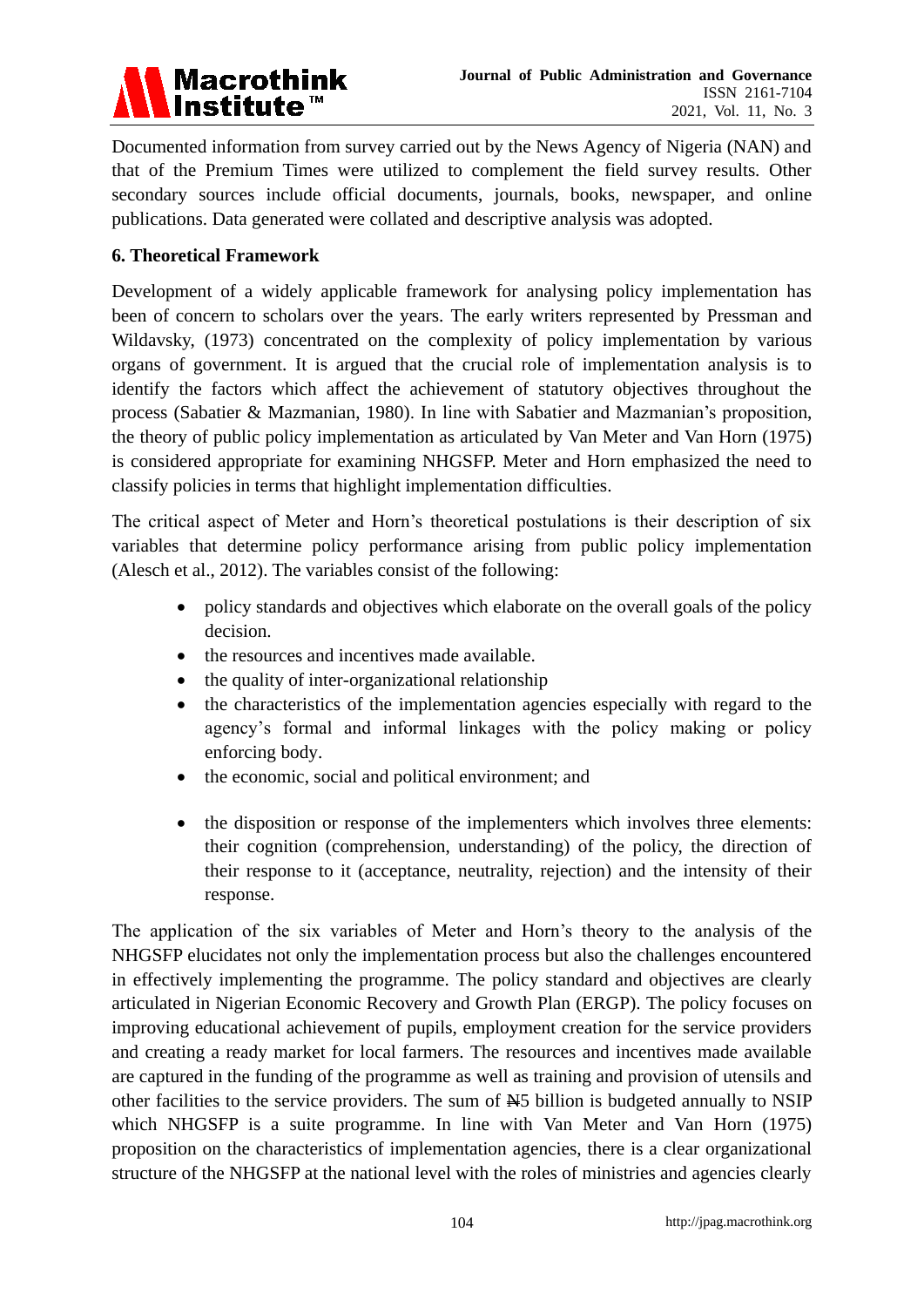

spelt out. For optimal result, ministries of education, agriculture, health, budget and planning as well as the school feeding core team, are to work in synergy.

The effects of the economic, social, and political environments on the program are significant as proposed by Horn and Meter. The Nigeria economy is mono cultural and heavily dependent on crude oil for its revenue. Hence, the economy responds to the vagaries of the world oil market. The country is heterogeneous in culture, religion, language, and educational development across geopolitical zones. Nigeria is a multi-party state. These in addition to politics impede the effective implementation of government policies and programmes. Most public policies are rarely objectively implemented and lack of political will impact negatively on policy implementation.

#### **7. Literature Review**

The emergence of school feeding programme has been traced back to Munich Germany in 1790 and France in 1867. Norway commenced the programme in 1897 while in the United States of America, the children's Aid Society of New York began serving lunches to children in vocational schools in 1853. Subsidized milk for school children was introduced in the United Kingdom in 1934 and was provided free from 1944 (Kearney, 2010). School feeding has been increasingly adopted globally with 368 million children receiving school meals from 169 countries. According to World Food Programme (2013) a whooping sum of US \$75 billion was invested each year on school meals and the breakdown is as follows:

- North America US  $$45$  million
- **Latin America and Caribbeans US\$ 85 million**
- Europe and Central Asia US\$ 27 million
- Middle East and North Africa US\$ 13 million
- Sub-Saharan Africa US\$ 30 million
- East Asia and Pacific US\$ 47 million
- South Asia and Pacific US\$ 121 million

A World Bank Report provides in-depth study on nine school feeding programmes in Sub-Saharan Africa. According to the report, 1.5 million school children are fed each day in Kenya while 8.8 million South African students receive mid-morning meal. In Botswana the National School Feeding Programme has been on for 45 years. This is said to have brought about growth in both school enrolment and attendance. In Cote D'ivore, the school meal programme is acclaimed for having sparked behavioural changes among school children, including hand washing, good eating habits, nutritional and hygiene practices (Drake et al., 2016).

The Kenyan programme captioned "Njaa Marufuku Kenya" (eradicate hunger in Kenya) integrates community food and nutrition security with school feeding and is also geared towards agricultural development. However, the Home-Grown School Meals (HGSM) Programme which is under the Ministry of Education, Science and Technology specifically aims to tackle low school enrolment and attendance, high dropout rates and low academic achievement.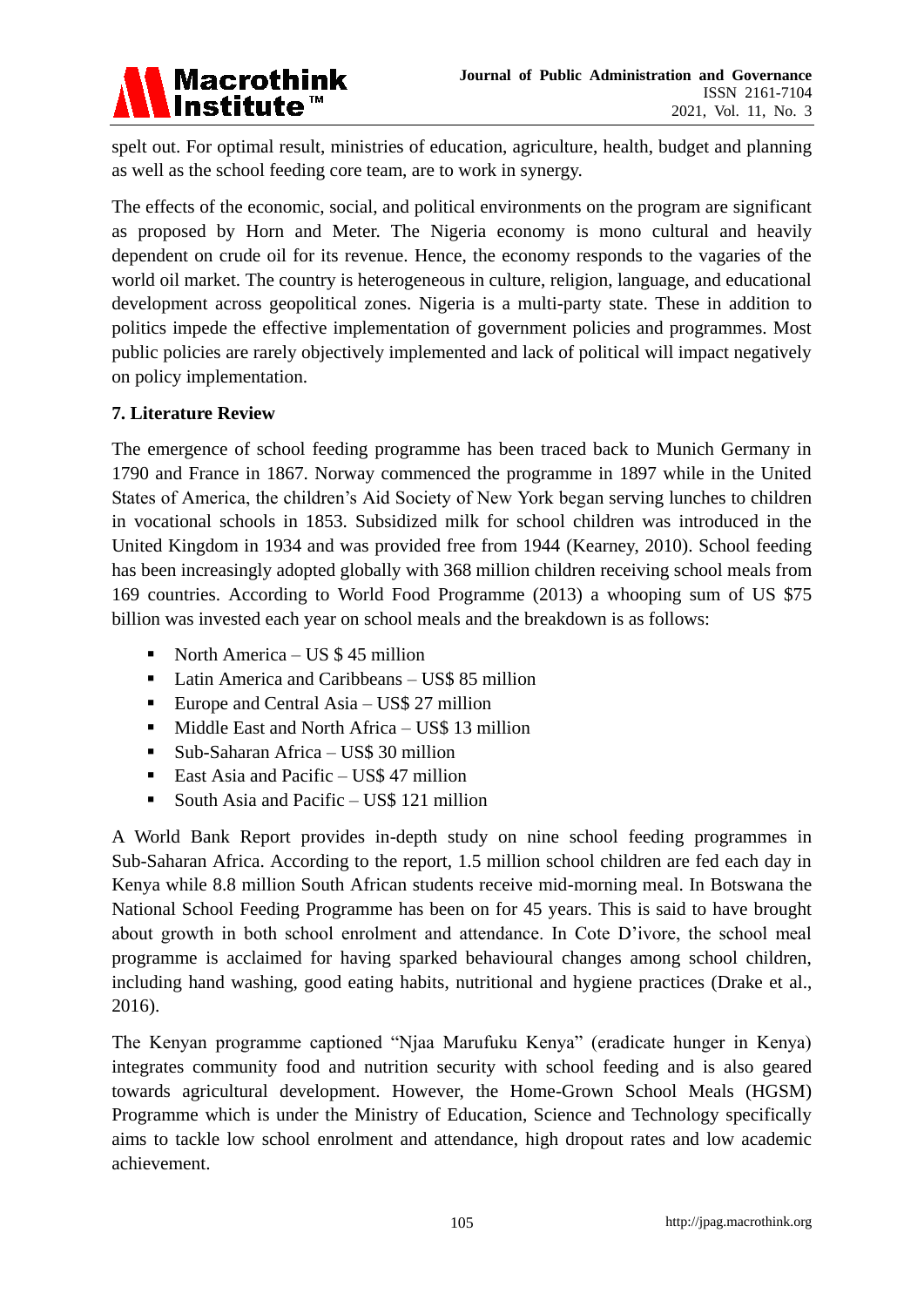

The Brazilian school meal programme dates back to 1954 but has been modified both in scope and objectives. At present, its objectives are to contribute to the bio-psychosocial development and educational achievement of students by meeting their nutritional needs and by supporting the formation of healthy habits through food and nutrition education. School feeding in Brazil is a universal right of students enrolled in public basic education granted by the constitution (Sidaner et al., 2013).

Authors argue that while school feeding programmes can influence the education of children and augment nutrition for families of beneficiaries, they are best viewed as transfer programmes that can provide a social safety net and help promote human capital investments (Alderman & Bundy, 2012). Irrespective of the line of argument, school feeding is a widely accepted social intervention for the promotion of the wellbeing of the beneficiaries. Evidence presented in the *State of School Feeding Worldwide* confirms that school meals programmes are sustainable and big business globally; they are near worldwide in application, with approximately 368 million children, about 1 out of every 5, receiving a meal at school every day (Drake et al., 2016).

## **8. Genesis of School Feeding Programme in Nigeria**

The Universal Basic Education (UBE) Act enacted in 2004 aimed at improving education by introducing compulsory and free education for children in public primary school. Anchoring on the legislative backing of UBE Act, the national Home Grown Feeding (HGSF) and the Nigerian National School Health Policy (NSHP) were introduced in 2005 and 2006 respectively. The NSHP made provision for one nutritious meal a day and good sanitation in public schools. (Cummings & Kulutuye, 2017).

The pilot programme was executed in 13 states and the Federal Capital Territory but was not sustainable, having failed within one year in the states except Osun and Kano. Numerous reasons were adduced for the failure of the programme among which are the lack of support for the programme by most ministries; funding; lack of infrastructure; inadequate legal and policy framework to back the programme (Cummings & Kulutuye, 2017). The culmination of all these is that the federal government stopped funding the programme in 2008.

President Goodluck Jonathan Agricultural Transformation Agenda initiated in 2014 brought about a renewed interest in home-grown school feeding as a means to promote local consumption, create employment and markets for agriculture. To actualize the objectives, meetings of prospective key actors, relevant ministries and development partners were convened. These comprised of ministries of Education and Health, development partners from Partnership for Child Development, the World Bank, Vitol Melinda Gates Foundation, and operators of the Osun states school feeding programme (Cummings & Kulutuye, 2017). However, the Jonathan administration was unable to re-launch the new school feeding programme before it left office in 2015

The National Home-Grown School Feeding programme is an initiative of the Federal government of Nigeria within the framework of the Universal Basic Education (UBE) Act of 2004 (Imeh & Johnson, 2017). The programme was officially launched In June 2016 by the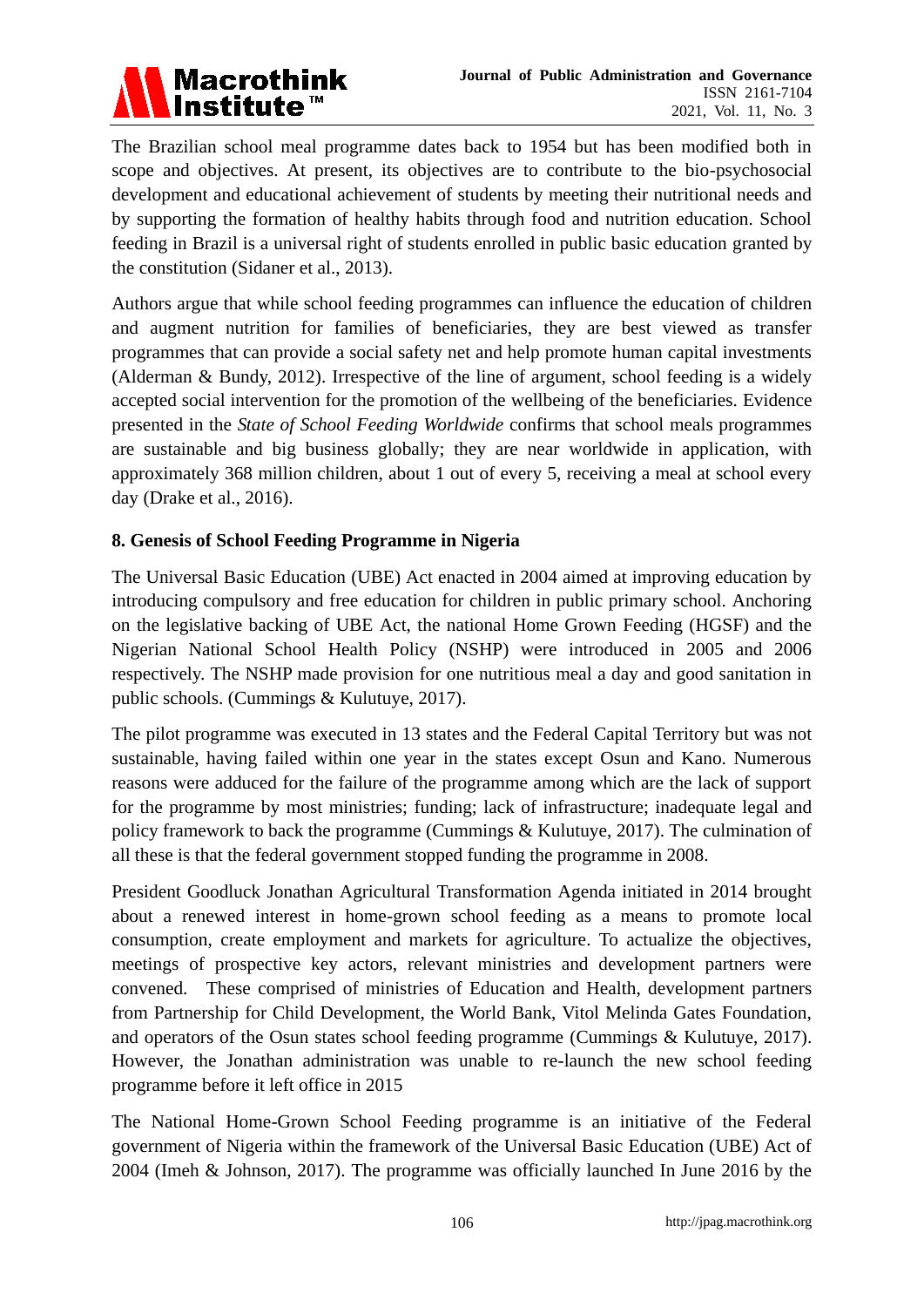

Buhari Administration. Federal government targets capturing 5 million school children by 2020 under the programme. The NHGSFP strategic plan details out the objectives of the programme as follows:

1) To improve the enrolment of primary school children in Nigeria and reduce the current dropout rates from primary school which is estimated at 30 percent.

2) To address the poor nutrition and health status of many children arising from poverty, which have affected the learning outcomes of the children.

3) To stimulate local agricultural production and boost the income of farmers by creating a viable and ready market through the school feeding programme

4) To create jobs along the value chain and provide a multiplier effect for economic growth and development

## **9. Organizational Arrangement for Implementation of NHGSFP**

NSIP was moved to the newly created Ministry of Humanitarian Affairs, Disaster Management and Social Development on Oct. 1, 2019, with a view to institutionalizing the programme. (Erezi, 2019). The coordination of the NHGSFP is multi-sectoral with relevant stakeholders ministries collaborating in programme implementation. The ministries involved are those of Education, Health, Agriculture, Justice, Budget and Planning. The Ministry of Trade and Commerce as well as Women Affairs are also supporting ministries.

These ministries make up the NHGSFP team (National Social Investment Office, 2017:9). The programme however, focuses particularly on the ministries of agriculture, education and health across which it intends to generate a positive integrated impact. Local women are employed as food vendors in schools and linked with farmers to supply them the necessary produce. Health workers are engaged to monitor the health status of pupils and ensure that meals are of expected nutritional and hygiene standard. (Cummings & Kulutuye, 2017). The organizational structure of the NHGSFP at the national level is presented in figure 1.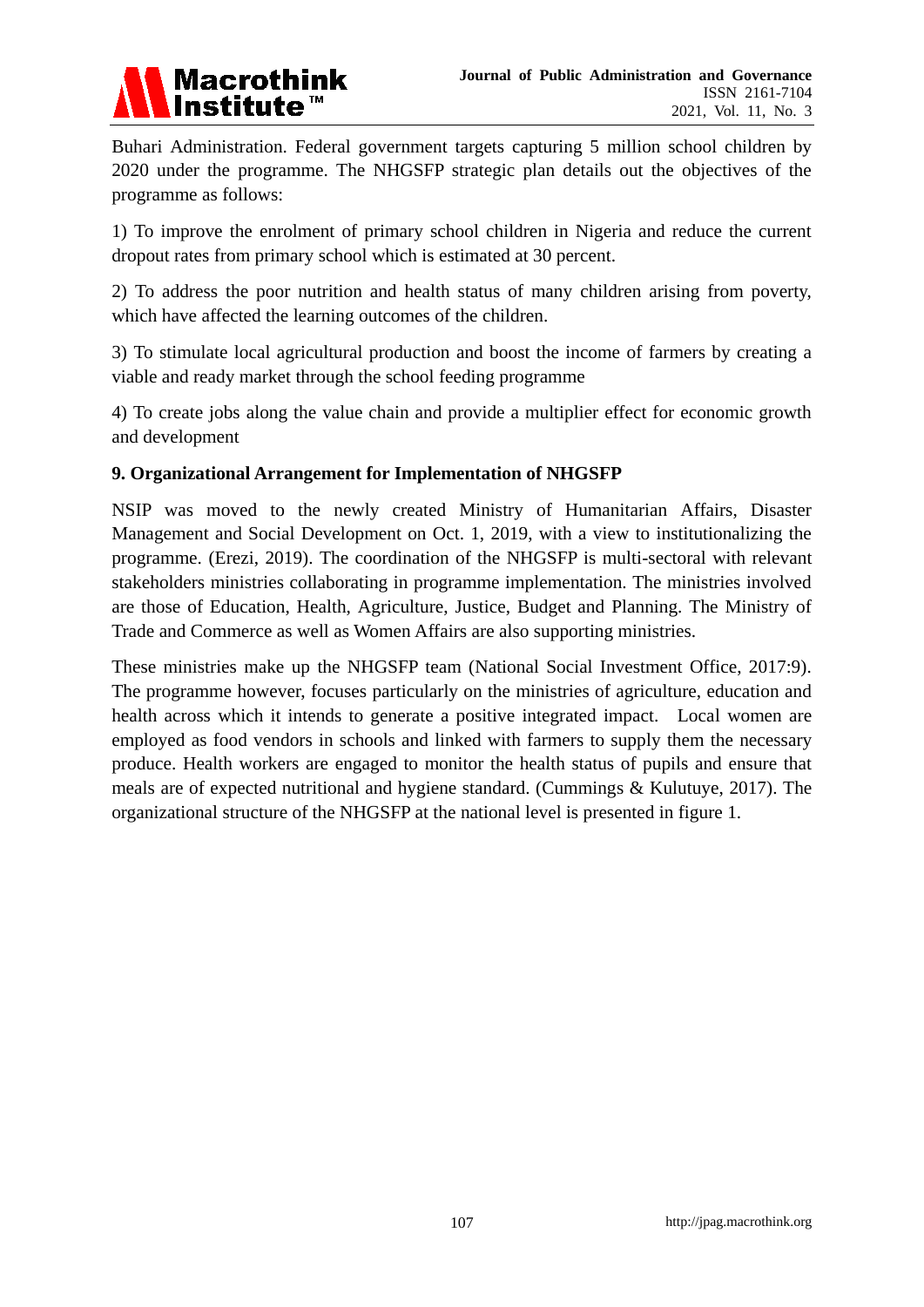



Figure 1. Structure of the NHGSFP at the Federal level

Source: Adapted from Cummings & Kulutuye (2017, p.8)

The framework for the implementation of the programme as contained in the diagram shows that there are three organs crucial to the implementation of the NHGSFP. These are: the National Social Investment Office which coordinates all Social Investment Programmes (SIPs); the Strategic Advisory Board which provides advice on technical and strategic issues, and the Presidential Delivery Unit which performs supervisory and quality assurance role in the implementation of the programme.

The School Feeding Core Team is responsible for scaling up the NHGSFP. The team works in collaboration with federal and state departments and is responsible for designing and developing the implementation guidelines (Alonge & Ige, 2016). The National School Feeding Coordinating Team comprises the desk officers of the main stakeholders ministries together with the Core Team. It is in charge of the implementation of the programme and is headed by a national Programme Manager. The Monitoring and Evaluation Team consists of desk officers from all relevant departments and agencies. It guides the implementation and monitoring of the programme. The state governments are expected to replicate this framework as described. Funds for the management of the NHGSFP are released through the Social Investment Account Unit in the Ministry of Budget and Planning. This unit monitors the use and disbursement of funds while the actual implementation is carried out by the food vendors and farmers who supply them the produce. The state government plays only a small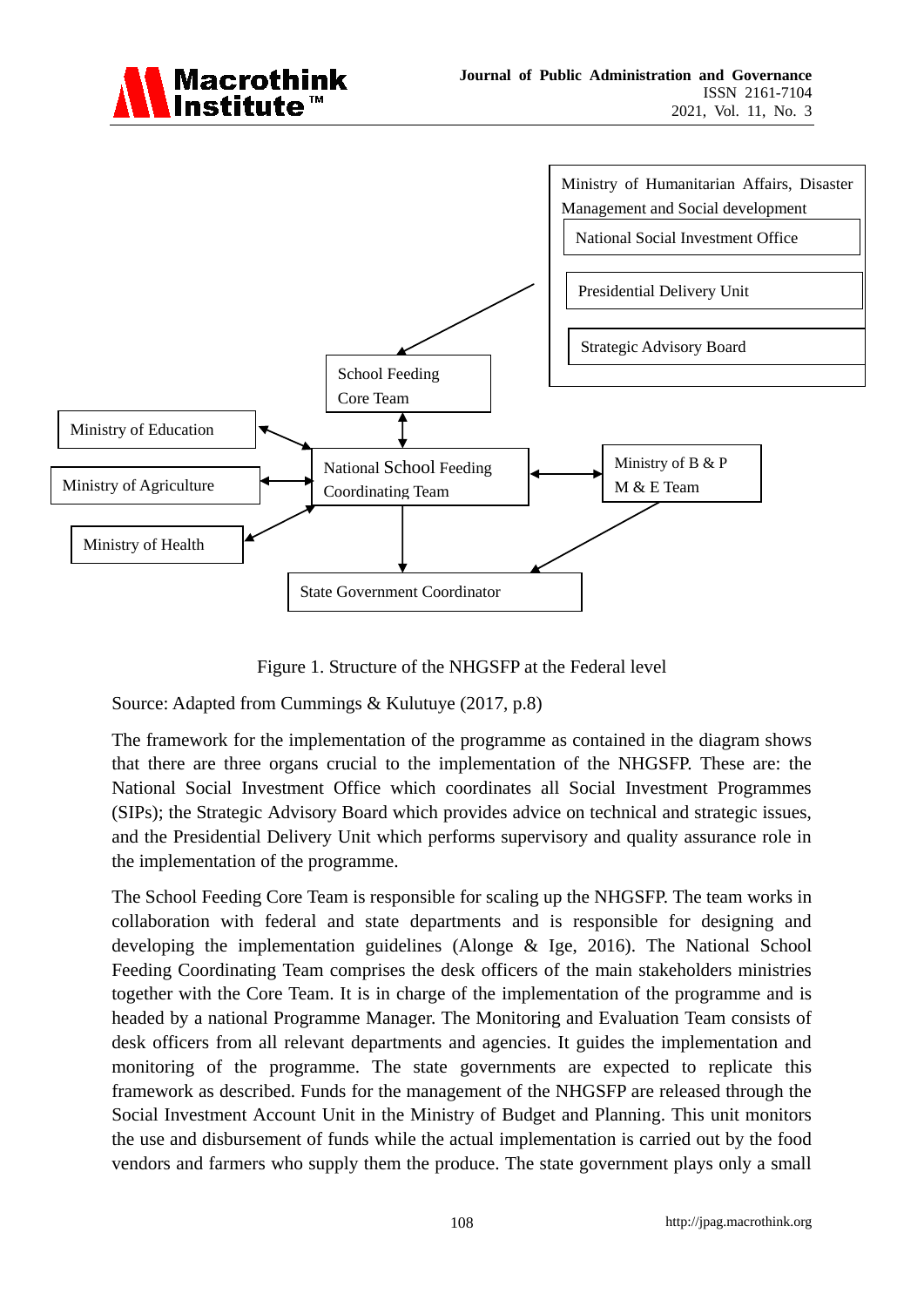

role in monitoring and evaluation. The First City Monument Bank (FCMB) remits funds to food vendors directly into their personal accounts. The School Based Management Committees (SBMC) and Civil Society Organizations (CSOs) where available, provide monitoring services at community level.

#### **10. Implementation of the NHGSFP**

This section examines the various aspects of the implementation of the NHGSFP and explores the factors that impede its effective implementation. To enhance flow in ideas and presentation, the implementation process and the impediments are discussed under each research objective.

#### *10.1 School Enrolment*

Since its inception the programme has achieved a coverage of 35 states, including the Federal Capital Territory (FCT) and 9,714,342 pupils being fed in 53,715 government primary schools (Edeh, 2019). This is well above the 5 million pupils targeted for the 4 years implementation period. At least 107, 670 cooks have been empowered while over 200, 000 small holder farmers have been linked to the programme by supplying locally sourced produce and ingredients (Oladele et al., 2020). The programme has been reported as impactful with regard to increase in school enrolment. Field surveys observed widespread acknowledgments by school authorities and stakeholders that there has been significant increase in school enrolment since the inception of the programme. According to the report of a survey conducted by News agency of Nigeria (NAN) in southern Nigeria, it is said to have improved enrolment in Oyo, Ogun and Osun states. The Anambra State focal person confirmed that the programme has resulted in 83 per cent increase in enrolment (Oluwole, 2018). Imo, Enugu, Cross River and Delta States also recorded increase in school enrolment.

#### *10.2 Funding and Fund Management*

The NHGSFP is funded by the federal government in line with the Strategic Plan 2017-2020. The federal government provides 100 per cent of the cost of the programme which is limited to primary 1 to 3. Funds are released from the Social Investment Account unit of the Ministry of Budget and Planning. The state government is expected to take up the funding of primary 3-6. The NHGSFP is one of the four suite programmes of the National Social Investment Programme (NSIP). The annual budget for NSIP is  $\angle A500$  billion from which the suite programmes are funded. According to the Special Adviser to the President on NSIP, N1.7 trillion was budgeted for NSIP from 2016 to 2019. Only N79.98 billion was released in 2016, N140 billion in 2017 and N250.4 billion in 2018 (Igbokwe, 2020). These amount to 15.9 percent, 28 percent and 50.08 percent respectively. Information on disaggregated budgetary allocation to NHGSFP is however not available. A total of N186 billion has been spent on the programme since its inception. According to available information, the expenditure breakdown for 2018, 2019 and 2020 are N63.2 billion; N32.2 billion and N124 billion respectively (Oladele et al., 2020). It is however noteworthy that only N64 billion out of the total sum was spent on direct feeding of the pupils. Funds are remitted directly to the accounts of vendors every 20 days. The cost of a plate of meal is N70.00 and this is used to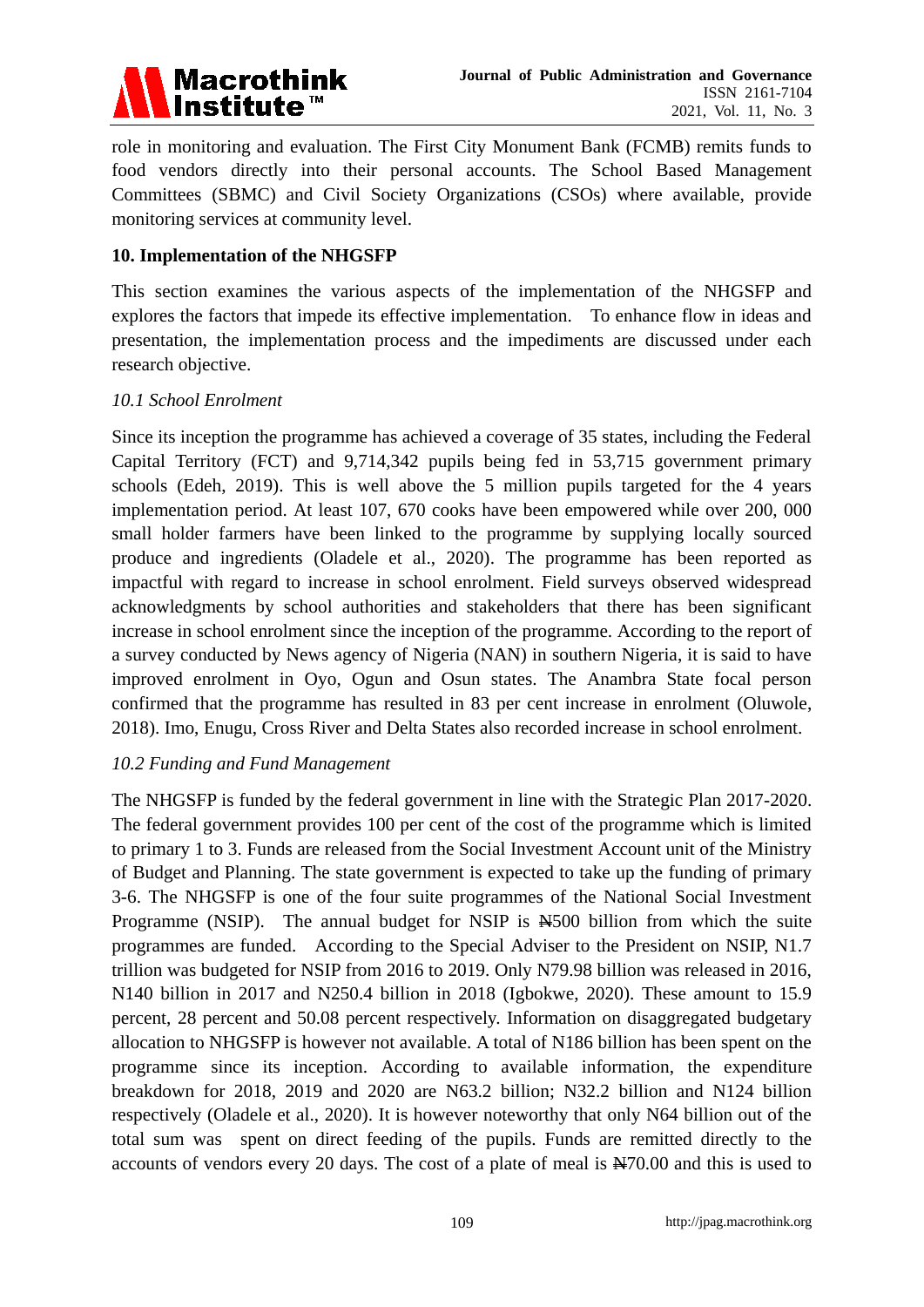

multiply the number of pupils to determine what a vendor receives.

The above narrative of gross underfunding of NSIP suggests that NHGSFP is also under funded. The stipulation of a mere N70 for a plate of food in present day Nigeria is a clear manifestation of underfunding. There has been wide spread opinions about the inadequacy of the said amount for a balanced school meal and subsequent call for its upward review (Edeh, 2019; Oladele et al., 2020; Onah & Olise, 2020). The inadequacy of N70.00 per meal is under scored by the fact that it is not adjusted for inflation. Since 2016 that the cost was established, there has been a hike in food inflation rate reaching a two year highest of 12.40 in May 2020 (CBN, 2020).

Poor management of the funds further aggravates the problem of inadequate budgetary release. Information gathered through a survey carried out by Nation newspaper in 14 states cutting across most of the geopolitical zones comprising Ogun, Lagos Sokoto, Kano, Cross River, Kaduna, Osun State, Edo, Akwa Ibom, and Plateau. show the prevalence of irregular payments to the food vendors which resulted to break in the feeding of pupils. This was corroborated by Edeh (2019) and Onah and Olise (2020) as well as reports from in depth interview of vendors in select schools in Enugu state. In Kano, it was reported that only 9000 out of 13000 food vendors recruited were paid regularly. A teacher in Lutheran Primary school, Urua Ikpa, Itu local government in Akwa Ibom state, described the programme as a failure as the feeding was very irregular and cooks were not seen for weeks (Oladele et al., 2020). The school feeding programme was on hold for the first term of 2019, as no funds were released to the food vendors. Such are some of the irregularities associated with managing the fund of the programme.

#### *10.3 Quality and Quantity of Meals*

A standard menu prepared by a team drawn from the ministries of education and health guides school meal delivery. Food vendors interviewed acknowledged being in possession of the menu. It provides for a balanced meal comprising protein, carbohydrate, vegetables, and fruits. Specifically, food items included in the menu are beans, rice, yams, beef, eggs, assorted fruits and vegetables all aimed at ensuring a balanced meal. Findings, however, show that quite often the menu is not adhered to. Food vendors interviewed in the sampled schools in Igbo-Etiti, Igbo-Eze South and Nsukka Local Governments explain that they do not keep strictly to the menu because  $\frac{N}{10}$  which is the cost of a plate of school meal cannot provide the required components. Foods like Okpa (a local delicacy), beans and yam feature regularly because they require minimal ingredients. The number of fruits and vegetables they provide depends on the season. However, meat items and eggs are often skipped because they are expensive and cannot be accommodated in a N70.00 dish. The vendors complained that the cost of their labour was not factored in since the  $\overline{N70}$  .00 is the cost of the meal. This compels them to reduce the quantity and quality of meals in order to have some compensation for their labour.

The quality of the programme in Niger state was described as disturbing. The food being served was said to be below par and how it was served, as woeful. In many cases it did not go round, leaving administrators to split what should have been given to one pupil. Rice that was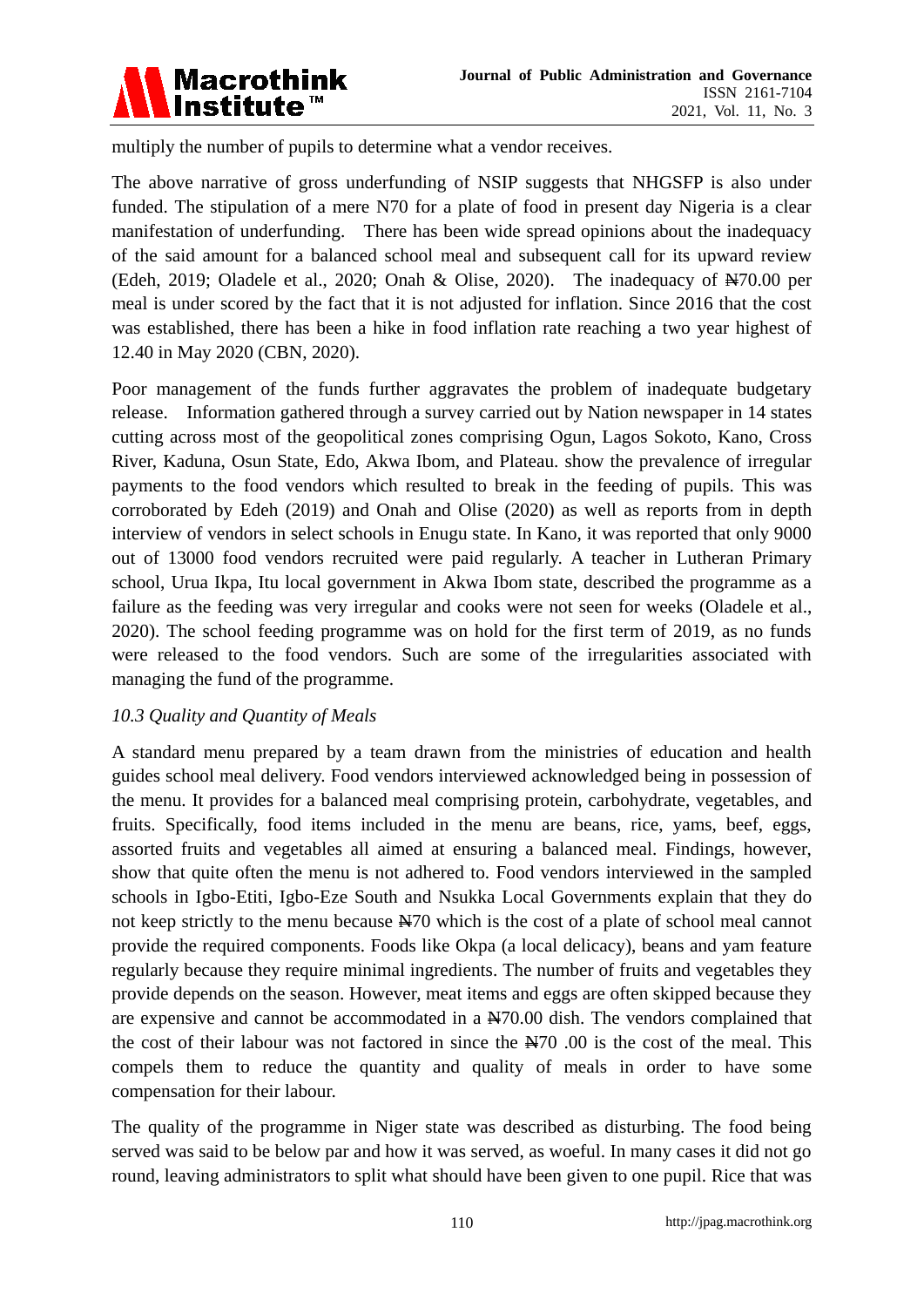

supposed to be cooked with vegetable oil was cooked with palm oil (Times, 2018). Similarly, information gathered from Kano, Delta, Plateau states among others, indicate that meals were generally of poor quality and inadequate in quantity (Oladele et al., 2020). Report from Jigawa state equally shows that the quality of the meal had been compromised. Authorities in some schools visited in Dutse, Kiyawa, Guri Birnin kudu and Gwaram local government areas confirmed that vendors had stopped serving meat, fish and fruits (Times, 2018).

Twelve respondents comprising head teachers and classroom teachers interviewed across the beneficiary schools in Enugu state were of the view that the meals were of poor quality. They explained that the meat and egg components were always very small if at all they are provided. The respondents from Community Primary School Onicha Enugu and Township II Primary School Nsukka in Igbo-Eze North and Nsukka local governments respectively, confirmed poor quality of the meals. The respondents from Igbo-Etiti and Nsukka local governments also explained that the vendors form mini cartels and agree on standard of meals and other forms of collaboration to reduce cost, resulting in poor quality meals. The problem of poor quality of meals, (especially absence of animal protein), smallness of quantity, irregular feeding and deviation from the prescribed menu are all fall outs of poor funding. In a demonstration of commitment, the cooks sometimes apply ingenuity by introducing meals that are cheaper and nutritious. Such meals include okpa (powder of bambara nuts), maize based food popularly known as "Igbangwu or moi-moi oka". They fortify the maize with vegetables and beans of different varieties. Rather than go for the expensive fruits like watermelon, they provide garden eggs (anyara) as well as paw.

*10.4 In Addition to Constraints Associated With the Management of Finance, Other Factors That Impede the effective implementation of the programme include*

## 10.4.1 Poor Information Dissemination and Lack of Accountability

These constitute major flaws in the implementation of the NHGSFP. There is no official bulletin where information on the progress of the programme is published Most information are in form of press releases hence, the heavy dependence on the print media as sources of information for this study. The inability of the Special Adviser to the President on the school feeding programme to provide information prompted the House of Representative Committee on Public Accounts to request for details of cooks engaged and number of pupils that have benefitted (Channels Television, 2020, June 17). In another development, the House expressed reservations over the N186 billion said to have been spent on the programme, out of which only N64 billion was spent directly on feeding the school children. The Committee then demanded a complete project audit of the programme (Oluwole, 2018).

#### 10.4.2 Limited Scope of the Programme

The non-inclusion of pre-primary (nursery) children creates emotional and administrative problems as manifested in Iva Valley primary schools Enugu. The Head teacher lamented the burden of managing the cries from the nursery classes when other classes were being fed (Oluwole, 2018). There is every reason to believe that the same experience would occur wherever nursery schools exist. It is also common knowledge that a greater percentage of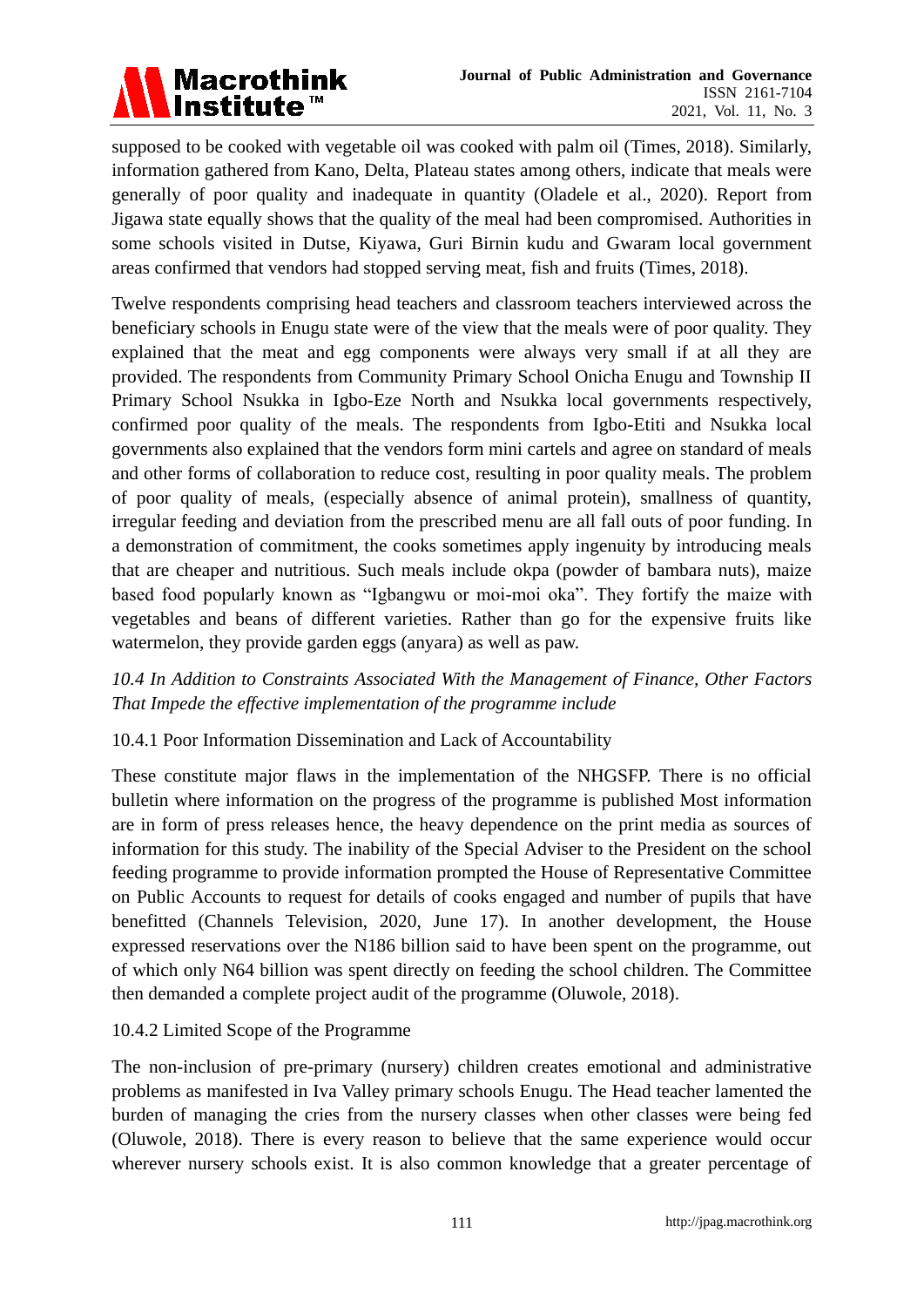

state governments have not captured primaries 4 to 6 as provided for in the strategic plan. Obviously, these categories of pupils do suffer some level of deprivation.

#### 10.4.3 Poor Monitoring

Monitoring of the programme is the responsibility of desk officers from all relevant departments and agencies in the state. During an interview with the Enugu State Project Manager, it was gathered that the State Steering Committee goes for monitoring on weekly basis while monitoring at the local government areas is done by the Education Secretaries and the School Based Management Committee (SBMC). The vendors interviewed acknowledged that there were instances of monitoring at the early stages of the commencement of the programme. However, the regularity reduced significantly with time. Information gathered through telephone interview with Education Secretaries of Igbo-Etiti, Nsukka and Igbo-Eze South local governments are however, at variance with the information from the State Programme Manager. The Secretaries were unanimous in their response that they have not been involved in any way in the programme.

#### **11. Discussion of Findings**

Adequate funding and prudent management of funds are central to effective programme implementation. Against the backdrop of the recruitment of the food vendors from the communities, it is obvious that their financial capabilities are weak. Consequently, the observed irregular payment of these vendors not only disrupts the smooth supply of the school meals but also vitiates the effect of the programme as a means of improving the income of these service providers and farmers who supply the produce. Compromising the quantity and quality of meals as a result of inadequate funding militates against the achievement of the second objective of the programme which aims to address the poor nutrition and health status of the school children and thereby improve their learning outcomes. Regular monitoring is also crucial to enable the relevant authorities identify vendors who default as a result of non-payment and intervene to minimize disruptions in service delivery. There were only a few observed cases of direct linkage between the food vendors and farmers for produce supply. Generally, the food vendors purchase virtually all their foodstuff from the open market, and this does not promote the establishment of the agricultural value chain which is a major sub objective of the programme.

Information is an important resource for programme implementation. The ministry of humanitarian Affairs and Disaster Management hosting the programme must put in place facilities for effective dissemination of information to interested publics. There is need to build public trust to minimize apprehension such as is associated with the continued implementation of the programme during the COVID-19 lockdown (Oladele et al., 2020; Oluwole, 2018). The lockdown orchestrated by the government's effort to contain the spread of COVID 19 virus, disrupted the school feeding programme. However, in view of the fact that a key objective of the programme is to provide micronutrients for the healthy development of children, the federal government decided to continue feeding the children at home. Lagos and Abuja were selected as take-off areas. This exercise generated widespread criticisms for focusing on urban areas only. It was also criticized for lack of transparency in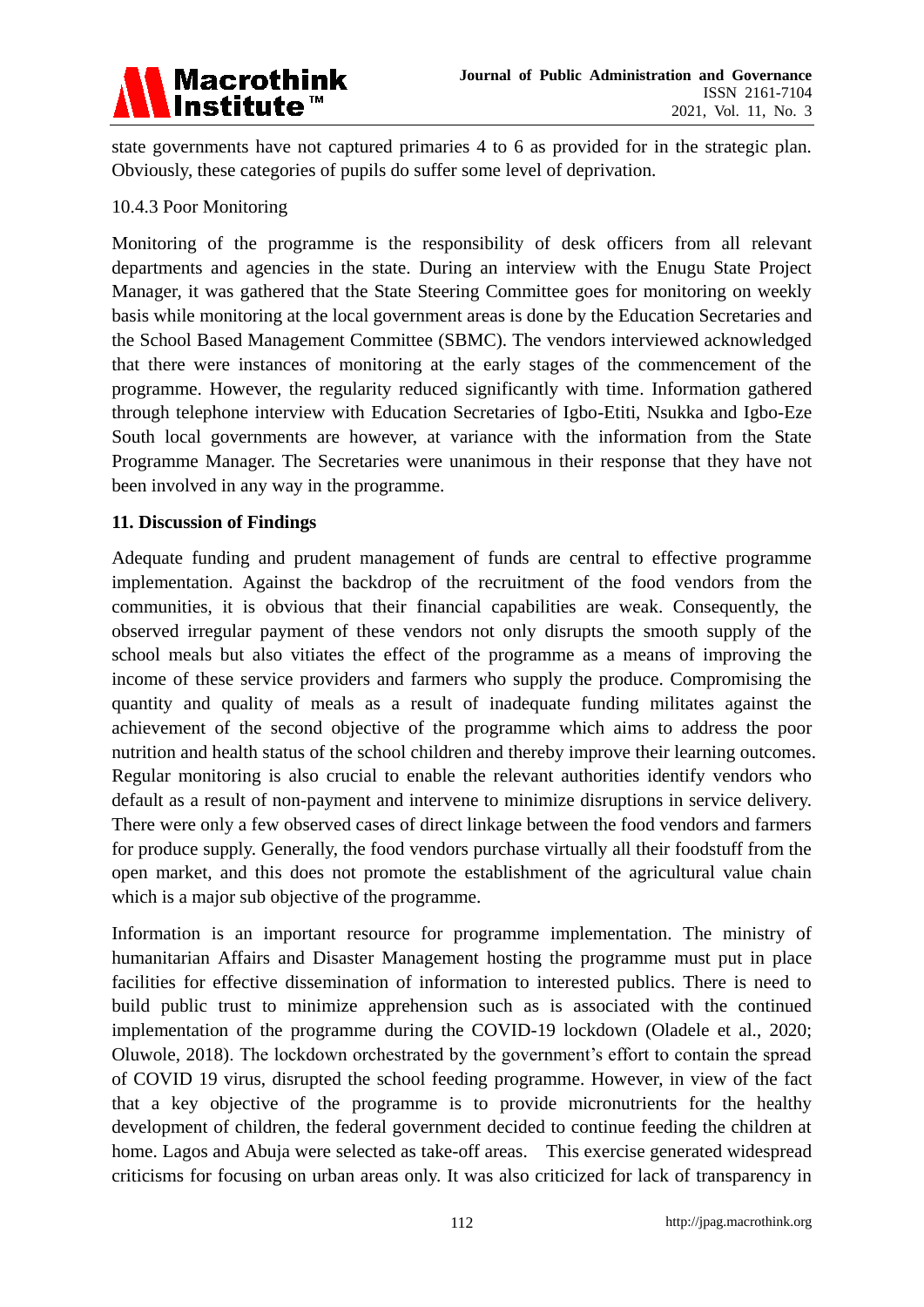

the selection of beneficiaries as well as lack of accountability with regards to over N500 million the operating ministry claimed to have spent on the programme during the period (Onah & Olise, 2020). Adequate dissemination of information enhances transparency and accountability. It also facilitates public acceptability which promotes smooth programme implementation.

The non-inclusion of children in nursery schools is a major flaw in the programme. Research findings show that the first two years of life is a critical period of rapid growth and brain development. It is argued that during this period, nutrition and environmental factors play important roles in growth and cognitive development of a child (Oluwole, 2018). In their contribution, Drake et al. (2016), posit that the pre-school years (1-5 years) is a time of rapid and dramatic postnatal brain development and of fundamental acquisition of cognitive development that is, working memory, attention and inhibitory control. UNICEF equally affirms the submissions of the above researchers and argues that the years from conception through birth to eight years of age are critical to the complete and healthy cognitive, emotional and physical growth of children. [\(www.unicef.org/dpri/ecd.pdf\)](http://www.unicef.org/dpri/ecd.pdf). Consequently, the federal government cannot claim to be pursuing a programme that targets the health, nutritional and educational improvement of children and exclude children within the critical ages of  $1 - 4$  years.

The need to extend the school meal programme to the under five years old is further made imperative by the report released on May 13, 2020 on the state of the World's children 2019: Children, Food and Nutrition report, which found that five in 10 children under five are malnourished (stunted, wasted or overweight) (Kazianga et al., 2009). The report also states that 3 in 10 children aged six to 23 months live on poor diets in Nigeria while 13.1 million children are stunted or too short for their age (Oluwole, 2018). Furthermore, in a report released on Feb. 19, 2020, by a commission covered by World Health Organization, UNICEF and the Lancet, Nigeria ranked  $174<sup>th</sup>$  out of 180 countries in performance on child flourishing.

Monitoring and evaluation are crucial for the success of any programme. Since every school is located in a local government, the active participation of the local government team in monitoring is crucial. In addition to enhancing efficiency, it gives the community a sense of ownership of the programme.

Some crucial facilities such as water supply and toilets are lacking in many schools especially in rural communities as evidenced in schools in Nsukka, Igbo-Eze North, Igbo-Eze South and Igbo-Etiti local governments. Sanitation and hygiene are critical to the wellbeing of children and should be integral parts of any programme on health improvement through nutrition.

## **12. Conclusion and Recommendations**

The NHGSFP is a laudable programme especially as it directly addresses critical issues related to SDGs 1 (poverty), 2 (end hunger), SDG 3 and 4 which advocate good health and wellbeing as well as quality education respectively. It is commendable that government has far exceeded its target of capturing 5 million pupils by 2020. In terms of number of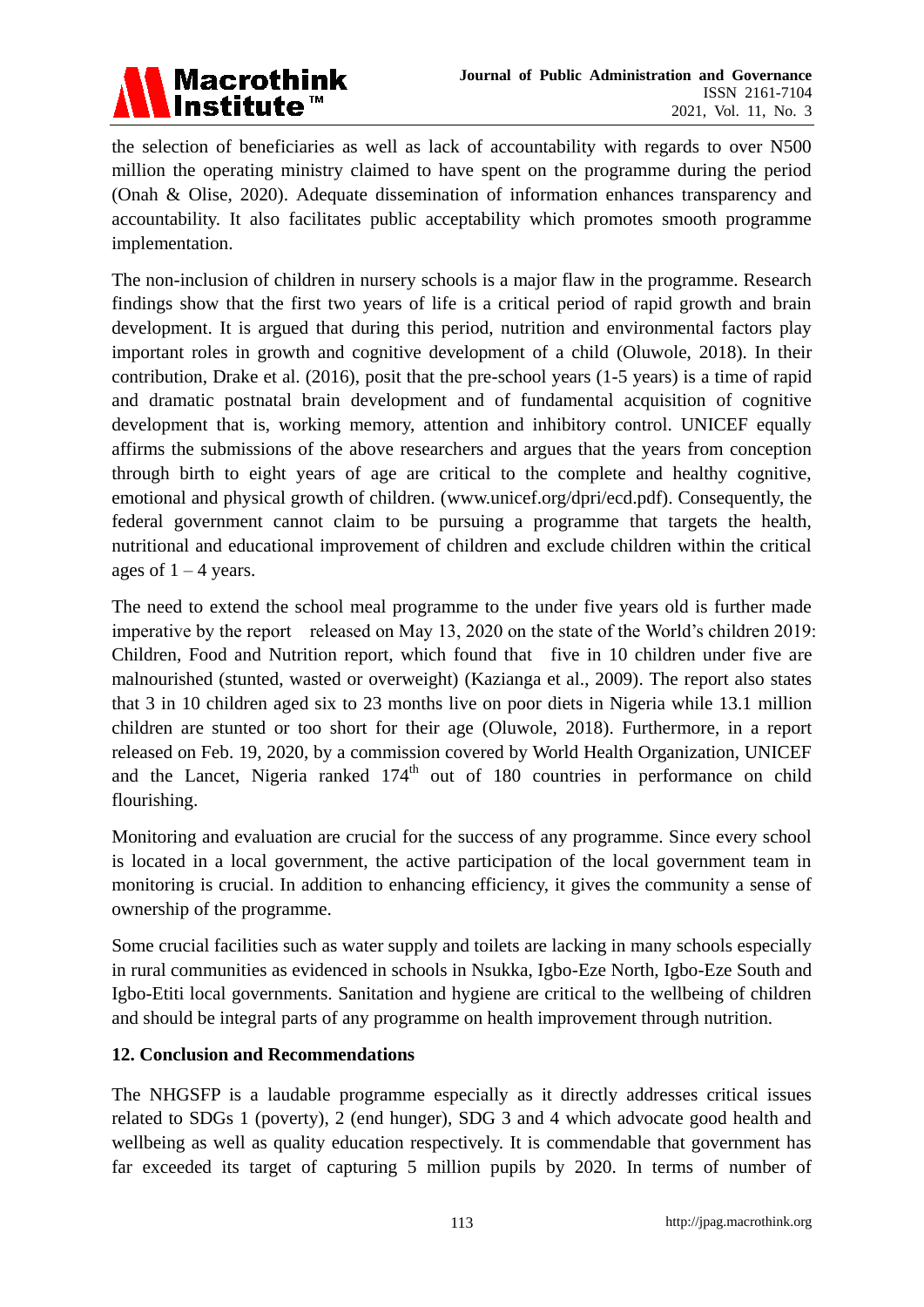

beneficiaries, the programme is therefore, considered a success. Similarly, the programme has recorded success in increasing school enrolment. However, against the backdrop of established poor quantity and quality of meals, improving the nutritional and health status of school children which are at the core of the programme remain elusive. The prospects of the programme to achieve its overall objectives are therefore dependent on the ability of both the policy makers and implementers to address the identified impediments. To this effect, the paper recommends as follows:

- i. The N500 billion annual budgetary allocation to NSIP should be disaggregated and the amount that goes to NHGSFP clearly specified. This will enhance transparency and accountability. It is also crucial that funds allocated to programmes should be so released.
- ii. Funds should be remitted to vendors at least one week before the earlier release gets exhausted to enable them to plan a ahead of time. It will also minimize break in feeding occasioned by lack of payment. This may require monthly remittance as against the current practice of 20 days.
- iii. It is desirable to engage suppliers separately so that the vendors only carry out the cooking and serving. This entails having a produce collection centre where suppliers will deposit their products and distributions made to the vendors on weekly basis or as appropriate, depending on the nature of the produce. The cooks should be given some stipends for the purchase of vegetables and fruits. This process will ensure uninterrupted supply of produce and better accountability. A determined amount (about N20,000.00) should be paid to the vendors for their labour.
- iv. The net of the programme should be widened to include children in pre-primary (nursery) classes.

Inclusion of Education Secretaries and the SBMC in the monitoring exercise as an aspect of community participation should be enforced. This would also check the abuse of the process by the vendors and suppliers and even school authorities.

The cost of a meal should be increased to about  $\frac{N}{150.00}$  to reflect the reality of cost of living and food inflation in the country.

- vii. There is need for a functional portal for regular uploading of information on the activities of NHGSFP. This calls for a reactivation of the now defunct portal which is presently devoid of current information. The Social Investment Office should float a newsletter for disseminating information on the four suite programmes.
- viii. Water supply and toilet facilities should be provided to all schools through the appropriate agencies such as the SDGs, UBEC, Ministry of health and donor agencies.

## **References**

Adelman, S., Alderman, H., Gilligan, D. O., & Lehrer, K. (2008). The impact of alternative food for education programs on learning achievement and cognitive development in Northern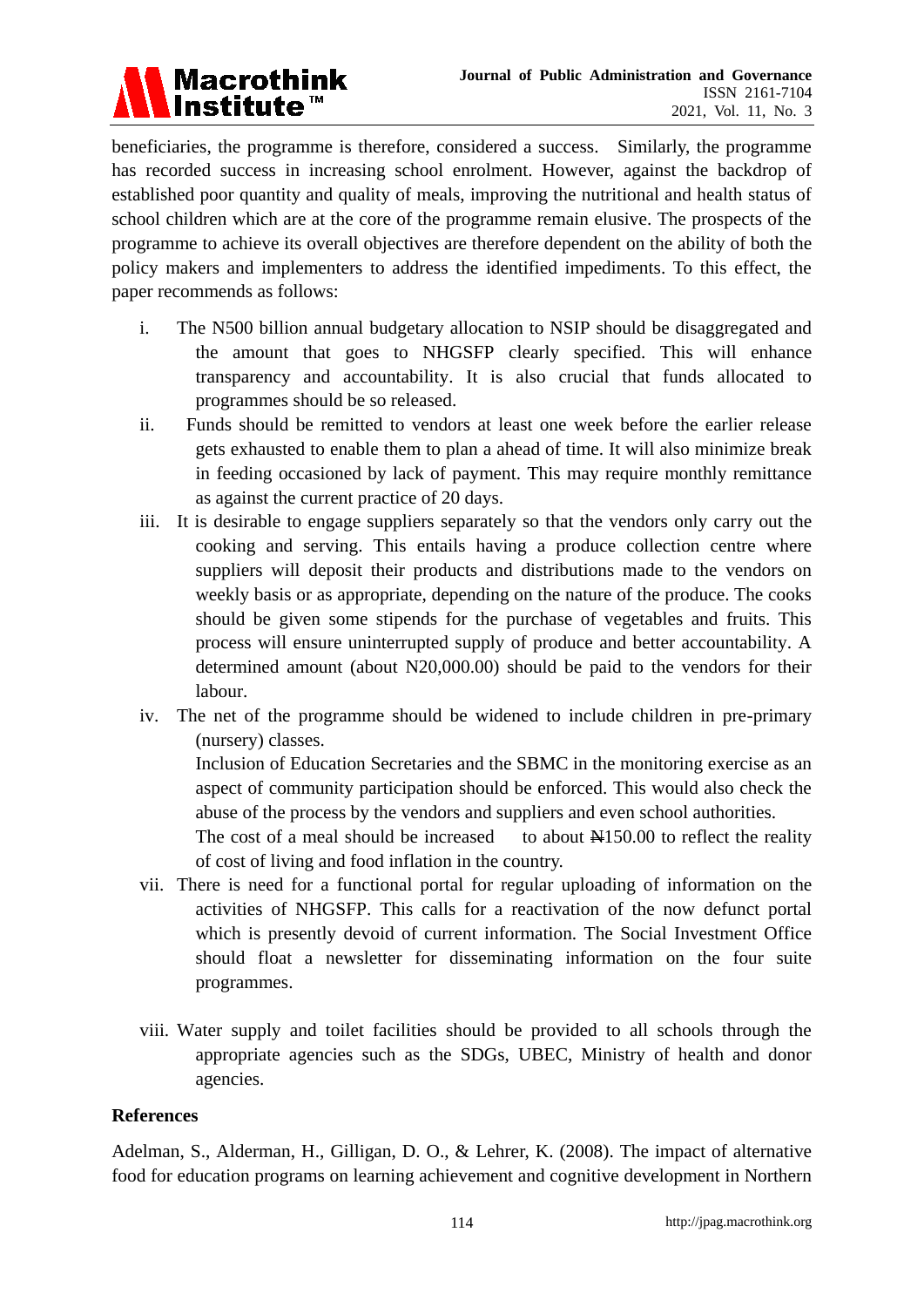

Uganda. *International Food Policy Research Institute, Washington, DC*.

Alderman, H., & Bundy, D. (2012). School feeding programs and development: are we framing the question correctly? *The World Bank Research Observer*, *27*(2), 204–221. <https://doi.org/10.1093/wbro/lkr005>

Alesch, D. J., Arendt, L. A., & Petak, W. J. (2012). The ecology of public policy implementation. In *Natural Hazard Mitigation Policy* (pp. 227–234). Springer. [https://doi.org/10.1007/978-94-007-2235-4\\_14](https://doi.org/10.1007/978-94-007-2235-4_14)

Alonge, H. O., & Ige, M. A. (2016). Implementation of Home Grown School Feeding Programme: Nigeria Case and Issues at Stake. *FUOYE Journal of Education*, 16.

Azimazi Momoh Jimoh, & Akhaine, S. (2018). Senate decries performance of N1.5 trillion social investment scheme. *The Gaurdian*. https://guardian.ng/news/senate-decries-performance-of-n1-5tr-social-investment-scheme/

Chabite, I. T., Garrine, C., Ferrão, L. J., & Fernandes, T. H. (2018). Malnutrition and school feeding programmes. *Journal of Nutritional Health & Food Engineering*, *8*(5), 340–344. <https://doi.org/10.15406/jnhfe.2018.08.00292>

Cummings, C., & Kulutuye, S. (2017). *The Home-Grown School Feeding Programme: A Case Study of Kano State. What can we learn for Public Policy Reform?* http://www.perlnigeria.net/storage/casestudies/January2018/tApxSiiUBnCTncRxBH0I.pdf

Drake, L., Woolnough, A., Bundy, D., & Burbano, C. (2016). *Global school feeding sourcebook: lessons from 14 countries*. world scientific. <https://doi.org/10.1142/p1070>

Edeh, H. (2019). Updated: FG Says School Feeding raised enrolment by20 percent in 31 states. *Business Day.* https://businessday.ng/education/article/updated-fg-says-school-feeding-raised-enrolment-by-20-in-31-states/

Erezi, D. (2019). FG denies withholding funds for school feeding programmes in four states. *The Gaurdian*.

https://guardian.ng/news/fg-denies-withholding-funds-for-school-feeding-programme-in-four -states/

Imeh, A. I., & Johnson, O.-O. (2017). Executing Strategic Initiatives in the Management of Home Grown School Feeding Programme: Imperative for National Development. *International Journal of Innovation in Educational Management*, *Maiden Iss*(1).

Karisa, S., & Orodho, J. A. (2012). Assessment of Home Grown School Feeding Programme (HGSFP) Theory in Kinango Sub-County, Kwale County, Kenya. *Journal of Humanities and Social Science*.

Kazianga, H., De Walque, D., & Alderman, H. (2009). Educational and health impacts of two school feeding schemes: Evidence from a randomized trial in rural Burkina Faso. *World Bank Policy Research Working Paper*, *4976*. <https://doi.org/10.1596/1813-9450-4976>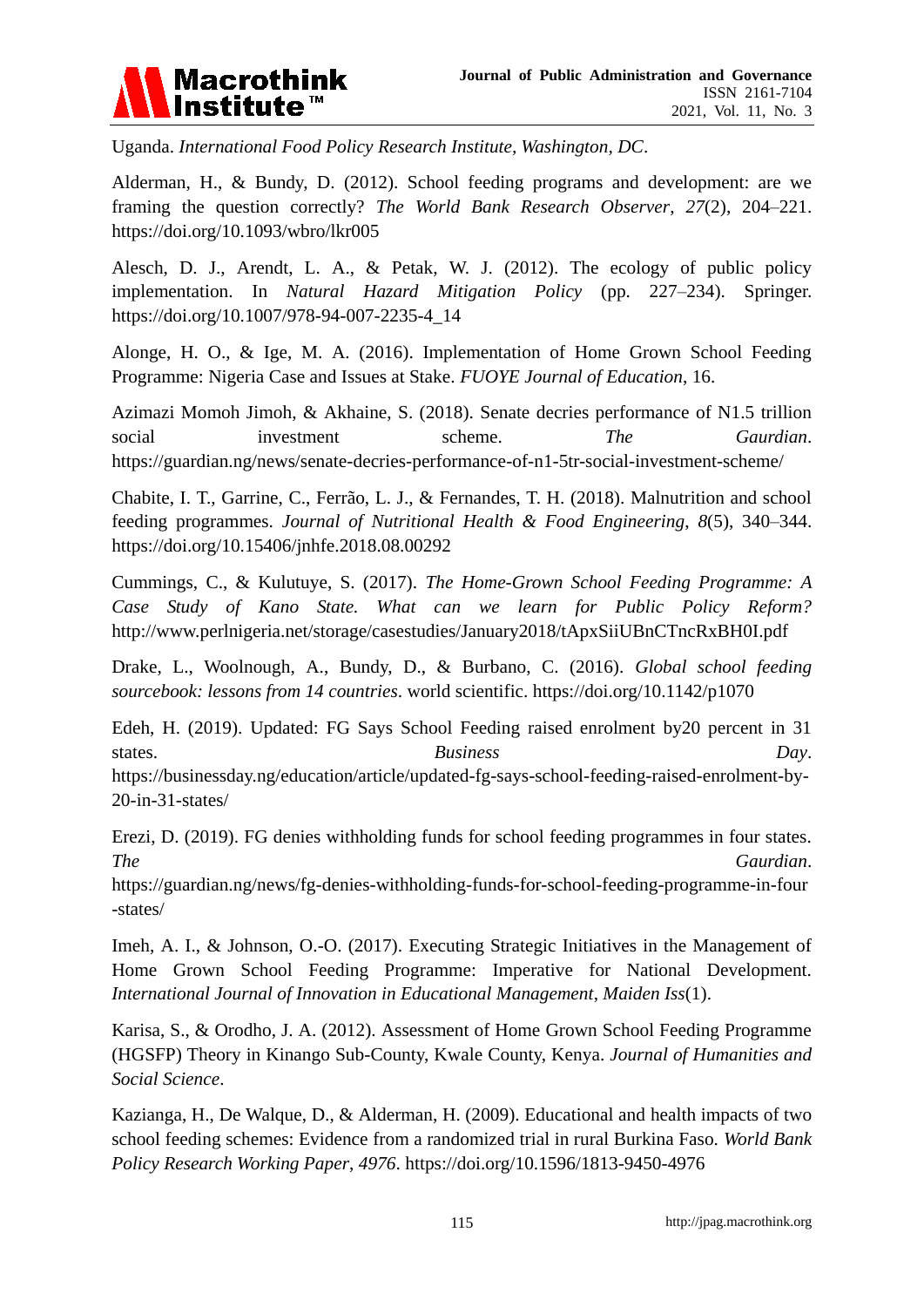

Kearney, J. E. (2010). *Comparative analysis of five different school feeding strategies in the Vaal region*.

Ndubuisi, F. (2017). Nigeria SIP –government opts for accountability manual to check slow disbursement of funds. *ThisDay*. https://www.thisdaylive.com/index.php/2017/08/22/sip-fg-opts-for-accounting-manual-to-che ck-slow-disbursement-of-funds/

Nigeria, C. B. of. (2020). *Inflation Rates (Percent)*. cbn.tradingeconomics.com%3ENigeria

Oladele, B., Yahaya, F., Nwokolo, E., & Adamu, S. (2020). Cheers, cries over school feeding programme. *The Nation*.

https://headtopics.com/ng/cheers-cries-over-school-feeding-programme-the-nation-nigeria-11 664616

Oladipo, O. (2018). *School feeding progamme for women's empowerment in Nigeria*. Social Protection.

https://socialprotection.org/discover/blog/school-feeding-programme-women's-empowermen t-nigeria

Oluwole, J. (2018). Special Report: despite successes, payment hitches, insufficient cooks, others slow Buhari's feeding programme. *Premium Times*. https://www.premiumtimesng.com/news/headlines/272299-special-report-despite-successes-p ayment-hitches-insufficient-cooks-others-slow-buharis-school-feeding-programme.html

Onah, R., & Olise, C. (2020). National Social Investment Programme (N-SIP) and Sustainable Poverty Reduction in Nigeria: Challenges and Prospects. *IOSR Journal of Humanities and Social Sciences*, *24*(10), 20–31.

Pressman, J., & Wildavsky, A. (1973). *Implementation. Berkely*. University of California Press.

Sabatier, P., & Mazmanian, D. (1980). The implementation of public policy: A framework of analysis. *Policy Studies Journal*, *8*(4), 538–560. <https://doi.org/10.1111/j.1541-0072.1980.tb01266.x>

Sidaner, E., Balaban, D., & Burlandy, L. (2013). The Brazilian school feeding programme: an example of an integrated programme in support of food and nutrition security. *Public Health Nutrition*, *16*(6), 989–994. <https://doi.org/10.1017/S1368980012005101>

Sitali, C., Chakulimba, O., & Ng'andu, S. K. (2020). THE BENEFITS OF SCHOOL FEEDING PROGRAMME IN WESTERN ZAMBIA. *International Journal of Research-GRANTHAALAYAH*, *8*(9), 176–182. <https://doi.org/10.29121/granthaalayah.v8.i9.2020.1412>

Stewart, A. (2018). *Feeding the future of girls the world over*. World Food Programme. https://medium.com/ungei-blog/wfp-school-feeding-programmes-feeding-the-future-of-girlsworld-over-ee09c347f24a